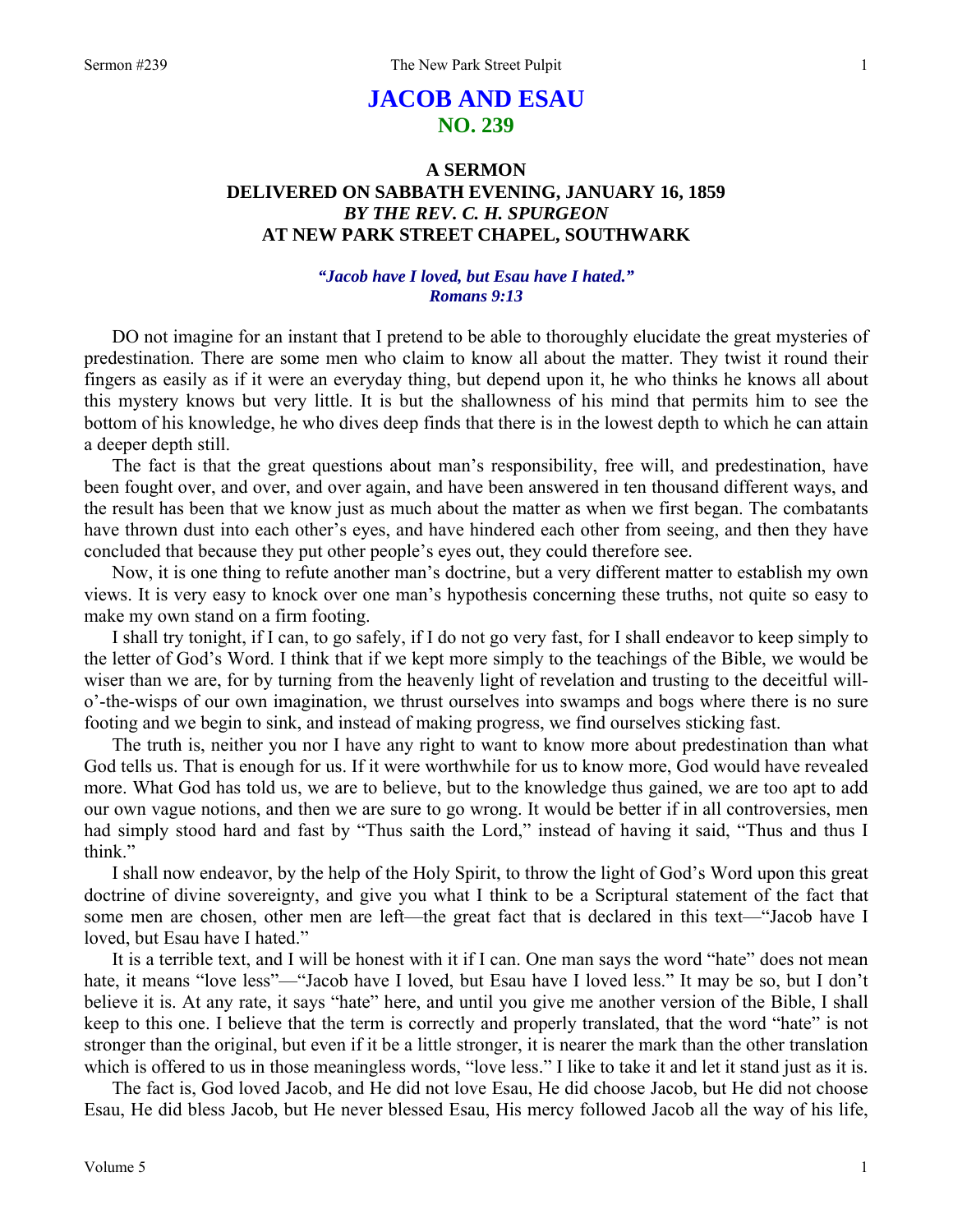even to the last, but His mercy never followed Esau, He permitted him still to go on in his sins, and to prove that dreadful truth, "Esau have I hated."

Others, in order to get rid of this ugly text, say it does not mean Esau and Jacob, it means the nation, it means Jacob's children and Esau's children, it means the children of Israel and Edom. I should like to know where the difference lies. Is the difficulty removed by extending it?

Some of the Wesleyan brethren say that there is a national election, God has chosen one nation and not another. They turn round and tell us it is unjust in God to choose one man and not another. Now, we ask them by everything reasonable, is it not equally unjust of God to choose one nation and leave another? The argument which they imagine overthrows us overthrows them also.

There never was a more foolish subterfuge than that of trying to bring out national election. What is the election of a nation but the election of so many *units,* of so many people? and it is tantamount to the same thing as the particular election of individuals. In thinking, men cannot see clearly that if—which we do not for a moment believe—that be any injustice in God choosing one man and not another, how much more must there be injustice in His choosing one nation and not another. No! the difficulty cannot be got rid of thus, but is greatly increased by this foolish wresting of God's Word.

Besides, here is the proof that that is not correct, read the verse preceding it. It does not say anything at all about nations, it says, "For the children being not yet born, neither having done any good or evil, that the purpose of God according to election might stand, not of works, but of him that calleth: It was said unto her, The elder shall serve the younger"—referring to the children, not to the nations. Of course the threatening was afterwards fulfilled in the position of the two nations, Edom was made to serve Israel.

But this text means just what it says, it does not mean nations, but it means the persons mentioned. "Jacob"—that is the man whose name was Jacob—"Jacob have I loved, but Esau have I hated." Take care, my dear friends, how any of you meddle with God's Word. I have heard of folks altering passages they did not like. It will not do, you know, you cannot alter them, they are really just the same. Our only power with the Word of God is simply to let it stand as it is, and to endeavor by God's grace to accommodate ourselves to that. We must never try to make the Bible bow to us, in fact we cannot, for the truths of divine revelation are as sure and fast as the throne of God.

If a man wants to enjoy a delightful prospect, and a mighty mountain lies in his path, does he commence cutting away at its base in the vain hope that ultimately it will become a level plain before him? No, on the contrary, he diligently uses it for the accomplishment of his purpose by ascending it, well knowing this to be the only means of obtaining the end in view.

So must we do, we cannot bring down the truths of God to our poor finite understandings, the mountain will never fall before us, but we can seek strength to rise higher and higher in our perception of divine things, and in this way only may we hope to obtain the blessing.

Now, I shall have two things to notice tonight. I have explained this text to mean just what it says, and I do not want it to be altered—"Jacob have I loved, but Esau have I hated." To take off the edge of this difficult doctrine, that makes some people bite their lips so, I must just notice that *this is a fact,* and after that, I shall try to answer the question—*Why was it that God loved Jacob and hated Esau?*

**I.** First then, THIS IS A FACT.

Men say they do not like the doctrine of election. Verily, I do not want them to, but is it not a fact that God has elected some? Ask an Arminian about election, and at once his eye turns fiercely upon you and he begins to get angry, he can't bear it, it is a horrible thing, like a war cry to him, and he begins to sharpen the knife of controversy at once.

But say to him, "Ah, brother! was it not divine grace that made you to differ? Was it not the Lord who called you out of your natural state, and made you what you are?" "Oh, yes," he says," "I quite agree with you there." Now, put this question to him, "What do you think is the reason why one man has been converted and not another?" "Oh," he says, "the Spirit of God has been at work in this man." Well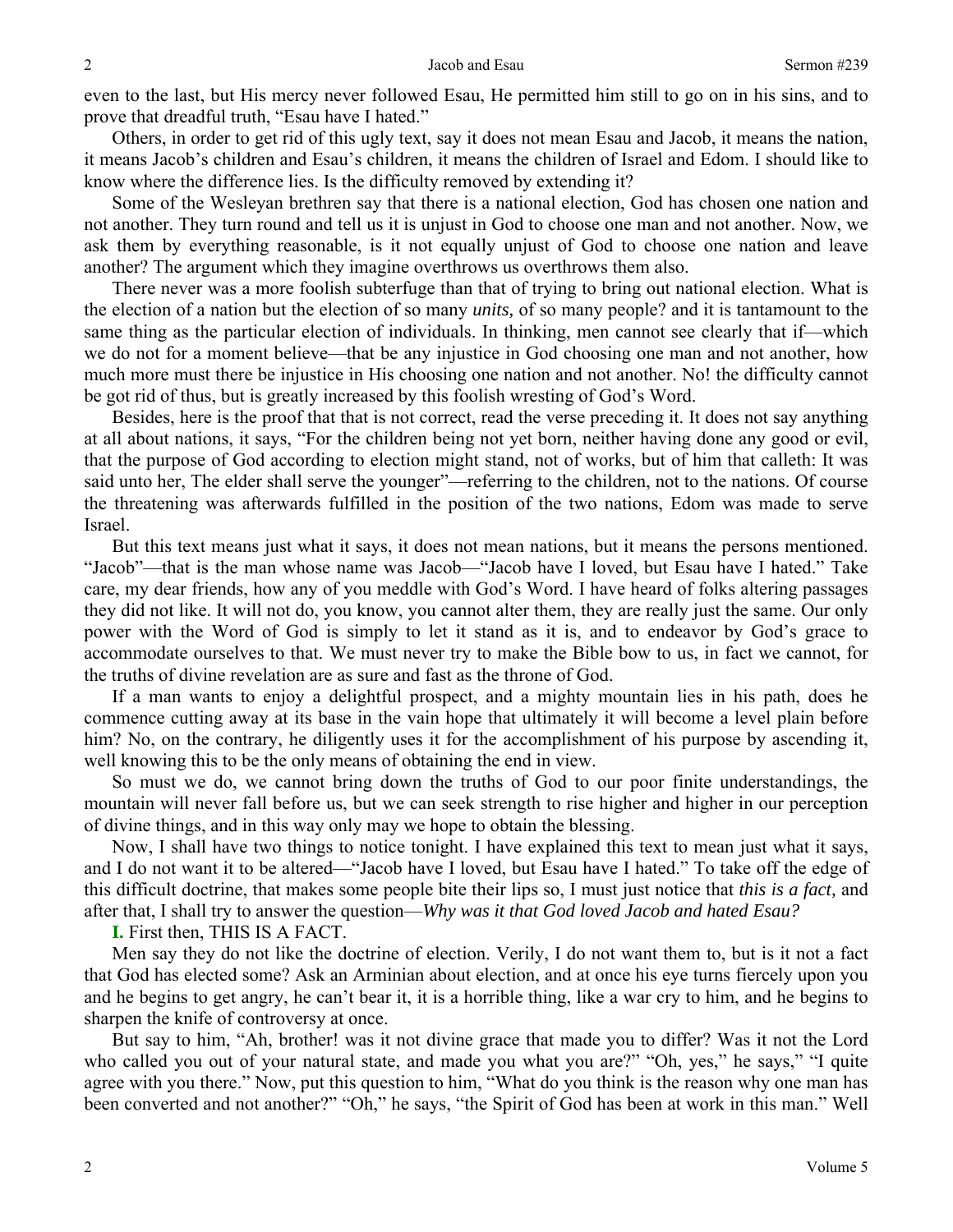then, my brother, the fact is that God *does* treat one man better than another, and is there anything full of wonder in this fact? It is a fact we recognize every day.

There is a man up in the gallery there that works as hard as he likes, he cannot earn more than fifteen shillings a week, and here is another man that gets a thousand a year, what is the reason of this? One is born in the palaces of kings, while the other draws his first breath in a roofless hovel. What is the reason of this? God's providence.

He puts one man in one position and another man in another. Here is a man whose head cannot hold two thoughts together, do what you will with him; here is another who can sit down and write a book, and dive into the deepest of questions, what is the reason of it? God has done it.

Do you not see the fact that God does not treat every man alike? He has made some eagles and some worms, some he has made lions and some creeping lizards, He has made some men kings and some are born beggars. Some are born with gigantic minds and some verge on the idiot. Why is this? Do you murmur at God for it? No, you say it is a fact and there is no good in murmuring. What is the use of kicking against facts? It is only kicking against the pricks with naked feet, and you hurt yourself and not them.

Well then, election is a positive fact, it is as clear as daylight, that God does, in matters of religion, give to one man more than to another. He gives to me opportunities of hearing the Word which He does not give to the Khoikhoi. He gives to me, parents who, from infancy trained me in the fear of the Lord. He does not give that to many of you.

He places me afterwards in situations where I am restrained from sin. Other men are cast into places where their sinful passions are developed. He gives to one man a temper and disposition which keeps him back from some lust, and to another man he gives such impetuosity of spirit, and depravity turns that impetuosity so much aside, that the man runs headlong into sin.

Again, he brings one man under the sound of a powerful ministry, while another sits and listens to a preacher whose drowsiness is only exceeded by that of his hearers. And even when they are hearing the Gospel, the fact is God works in one heart when he does not in another.

Though, I believe to a degree, the Spirit works in the hearts of all who hear the Word, so that they are all without excuse, yet I am sure He works in some so powerfully, that they can no longer resist Him but are constrained by His grace to cast themselves at His feet, and confess Him Lord of all, while others resist the grace that comes into their hearts, and it does not act with the same irresistible force that it does in the other case, and they perish in their sins, deservedly and justly condemned.

Are not these things facts? Does any man deny them? *can* any man deny them? What is the use of kicking against facts? I always like to know when there is a discussion, what is the fact.

You have heard the story of King Charles the Second and the philosophers—King Charles asked one of them, "What is the reason why, if you had a pail of water and weighed it and then put a fish into it, that the weight would be the same?" They gave a great many elaborate reasons for this. At last one of them said, "Is it a fact?" And then they found out that the water did weigh more, just as much more as the fish put into it. So all their learned arguments fell to the ground.

So, when we are talking about election, the best thing is to say, "Put aside the doctrine for a moment, let us see what is the fact." We walk abroad, we open our eyes, we see, there is the fact. What, then, is the use of our discussing it any longer? We had better believe it since it is an undeniable truth. You may alter an opinion, but you cannot alter a fact. You may change a mere doctrine, but you cannot possibly change a thing which actually exists.

There it is—God does certainly deal with some men better than He does with others. I will not offer an apology for God, He can explain His own dealings, He needs no defense from me,

> *"God is His own interpreter, And He will make it plain;"*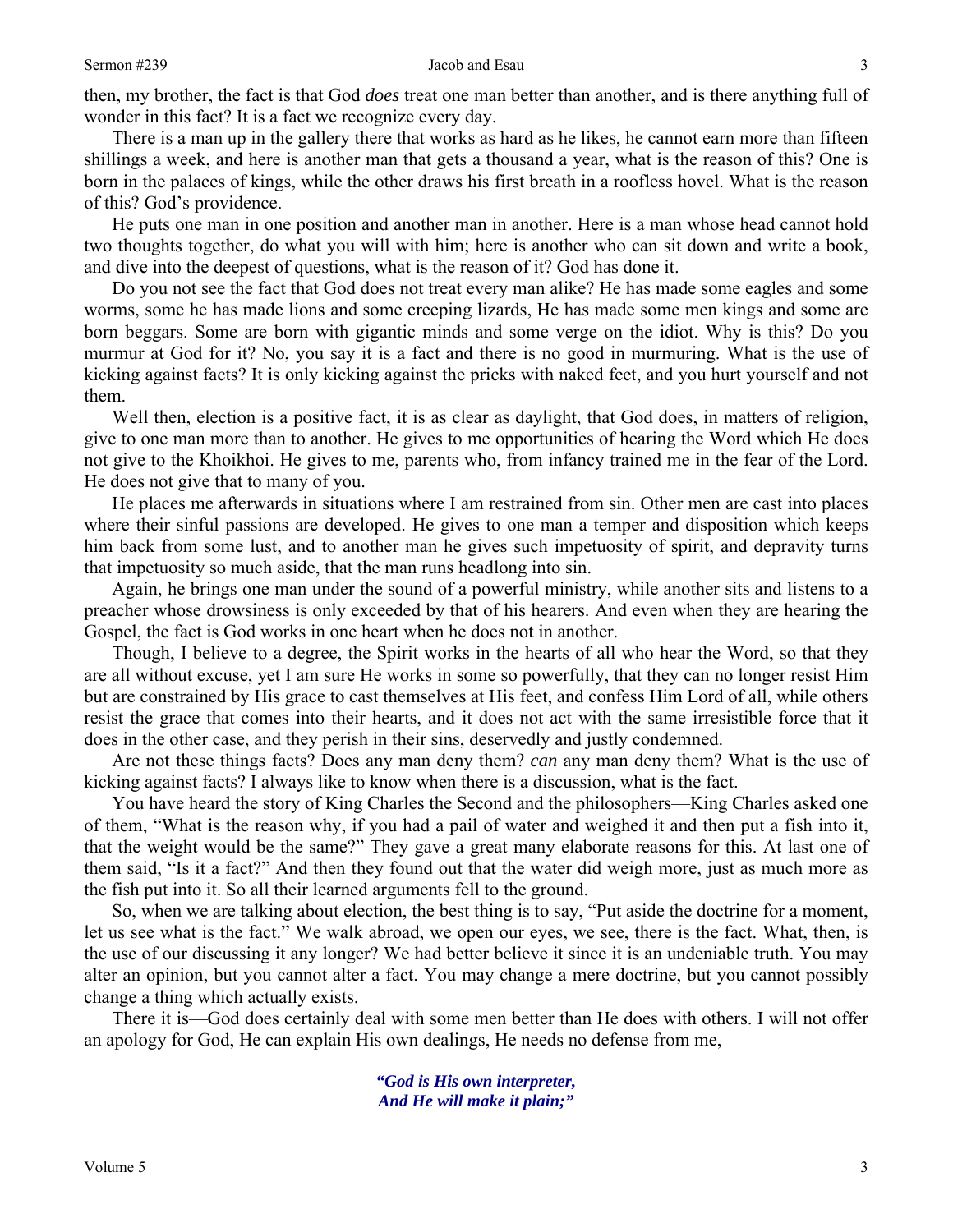but there stands the fact. Before you begin to argue upon the doctrine, just recollect that whatever you may think about it, you cannot alter it, and however much you may object to it, it is actually true that God did love Jacob, and did not love Esau.

For now, look at Jacob's life and read his history, you are compelled to say that from the first hour that he left his father's house, even to the last, God loved him. Why, he has not gone far from his father's house before he is weary, and he lies down with a stone for his pillow, and the hedges for his curtain, and the sky for his canopy, and he goes to sleep, and God comes and talks to him in his sleep, he sees a ladder whereof the top reaches to heaven, and a company of angels ascending and descending upon it, and he goes on his journey to Laban. Laban tries to cheat him, and as often as Laban tries to wrong him, God suffers it not, but multiplies the different cattle that Laban gives him.

Afterwards, you remember, when he fled unawares from Laban and was pursued, that God appears to Laban in a dream, and charges him not to speak to Jacob either good or bad. And more memorable still, when his sons, Levi and Simeon have committed murder in Shechem, and Jacob is afraid that he will be overtaken and destroyed by the inhabitants who were rising against him, God puts a fear upon the people and says to them, "Touch not mine anointed, and do my prophet no harm." And when a famine comes over the land, God has sent Joseph into Egypt to provide corn in Goshen for his brethren, that they should live and not die.

And see the happy end of Jacob—"I shall see my son Joseph before I die." Behold the tears streaming down his aged cheeks, as he clasps his own Joseph to his bosom! See how magnificently he goes into the presence of Pharaoh, and blesses him. It is said, "Jacob blessed Pharaoh." He had God's love so much in him, that he was free to bless the mightiest monarch of his times. At last, he gave up the ghost, and it was said at once, "This was a man that God loved." There is the fact that God did love Jacob.

On the other hand, there is the fact that God did not love Esau. He permitted Esau to become the father of princes, but he has not blessed his generation. Where is the house of Esau now? Edom has perished. She built her chambers in the rocks, and cut out her cities in the flinty rocks, but God has abandoned the inhabitants thereof and Edom is not to be found. They became the bond-slaves of Israel, and the kings of Edom had to furnish a yearly tribute of wool to Solomon and his successors, and now, the name of Esau is erased from the book of history.

Now, then, I must say again, that this ought to take off at least some of the bitterness of controversy when we recollect that it is a fact, let men say what they will, that God did love Jacob, and He did not love Esau.

**II.** But now, the second point of my subject is WHY IS THIS?

Why did God love Jacob? why did He hate Esau? I am not going to undertake too much at once. You say to me, "Why did God love Jacob? and why did He hate Esau?" We will take one question at a time, for the reason why some people get into a muddle in theology is because they try to give an answer to two questions. Now, I shall not do that, I will tell you one thing at a time.

I will tell you why God loved Jacob, and then, I will tell you why He hated Esau. But I cannot give you the same reason for two contradictory things. That is wherein a great many have failed. They have sat down and seen these facts, that God loved Jacob and hated Esau, that God has an elect people, and that there are others who are not elect. If then, they try to give the same reason for election and nonelection, they make sad work of it, If they will pause and take one thing at a time, and look to God's Word, they will not go wrong.

The first question is *why did God love Jacob?* I am not at all puzzled to answer this, because when I turn to the Word of God, I read this text—"Not for your sakes do I this, saith the Lord GOD, be it known unto you: be ashamed and confounded for your own ways, O house of Israel." I am not at a loss to tell you that it could not be for any good thing in Jacob, that God loved him, because I am told that, "the children being not yet born, neither having done any good or evil, that the purpose of God, according to election might stand, not of works but of Him that calleth."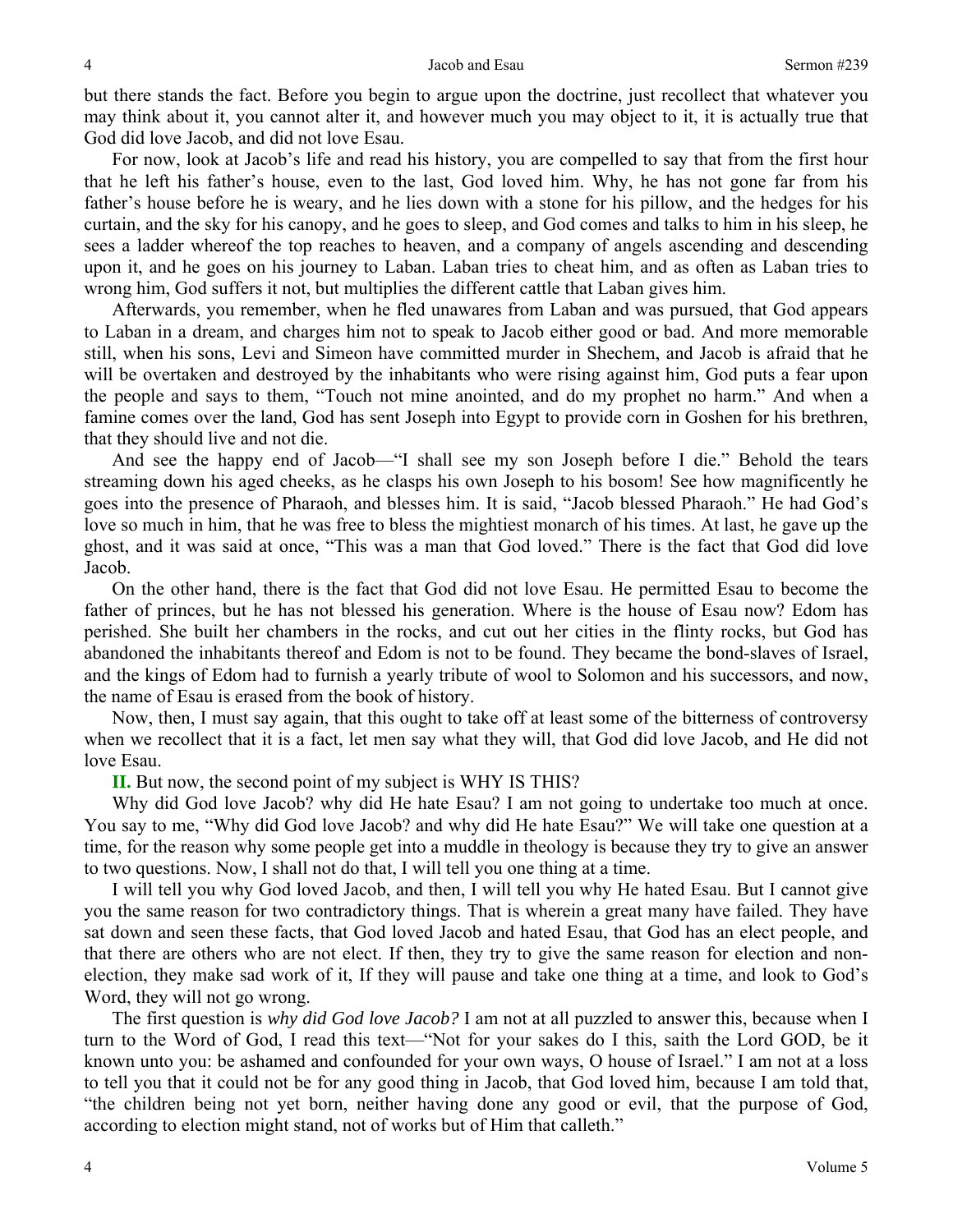I can tell you the reason why God loved Jacob, *It is sovereign grace*. There was nothing in Jacob that could make God love him, there was everything about him that might have made God hate him, as much as He did Esau, and a great deal more. But it was because God was infinitely gracious, that He loved Jacob, and because He was sovereign in His dispensation of this grace, that He chose Jacob to be the objective of that love. I am not going to deal with Esau until I have answered the question on the side of Jacob.

I want you to notice this, that Jacob was loved of God simply on the footing of free grace. For, come now, let us look at Jacob's character, I have already said in the exposition what I think of him. I do think the very smallest things of Jacob's character. As a natural man, he was always a bargain maker.

I was struck the other day with that vision that Jacob had at Bethel, it seemed to me a most extraordinary development of Jacob's bargain making spirit. You know he lay down, and God was pleased to open the doors of heaven to him so that he saw God sitting at the top of the ladder, and the angels ascending and descending upon it.

What do you suppose he said as soon as he awoke? Well, he said, "Surely the LORD is in this place; and I knew it not. And he was afraid, and said, How dreadful is this place! this is none other but the house of God, and this is the gate of heaven." Why, if Jacob had had faith, he would not have been afraid of God, on the contrary, he would have rejoiced that God had thus permitted him to hold fellowship with Him.

Now, hear Jacob's bargain. God had simply said to him, "I am the LORD God of Abraham thy father, and the God of Isaac: the land whereon thou liest, to thee will I give it, and to thy seed." He did not say anything about what Jacob was to do, God only said, *'I* will do it'—"Behold I am with thee, and will keep thee in all places whither thou goest, and will bring thee again into this land; for I will not leave thee, until I have done that which I have spoken to thee of."

Now, can you believe, that after God had spoken face to face with Jacob, that he would have had the impudence to try and make a bargain with God? But he did. He begins and says, *"If."* There now, the man has had a vision and an absolute promise from God, and yet he begins with an *"If."* That is bargain making with a vengeance! *"If* God will be with me, and will keep me in the way that I go and will give me bread to eat, and raiment to put on, so that I come again to my Father's house in peace, *then"—*not without—mark, he is going to hold God to His bargain*—"then* shall the LORD be my God: and this stone which I have set up for a pillar, shall be God's house: and of all that thou shalt give me I will surely give the tenth unto thee." I marvel at this!

If I did not know something about my own nature, I should be utterly unable to understand it. What! a man who has talked with God, then begins to make a bargain with Him! that has seen the only way of access between heaven and earth, the ladder Christ Jesus, and has had a covenant made between himself and God, a covenant that is all on God's part—all a promise—and yet wants after that to hold God to a bargain, as if he were afraid God would break His promise! Oh, this was vile indeed!

Then notice his whole life. While he lived with Laban, what miserable work it was. He had got into the hands of a man of the world, and whenever a covetous Christian gets into such company, a terrible scene ensues! There are the two together, greedy and grasping. If an angel could look down upon them, how would he weep to see the man of God fallen from his high place, and become as bad as the other.

Then, the device that Jacob used when he endeavored to get his wages was most extraordinary. Why did he not leave it to God instead of adopting such systems as that? The whole way through we are ashamed of Jacob, we cannot help it. And then, there is that grand period in his life, the turning point, when we are told that, "Jacob wrestled with God, and prevailed." We will look at that—I have carefully studied the subject, and I do not think so much of him as I did.

I thought Jacob wrestled with God, but I find it is the contrary, he did not wrestle with God, God wrestled with him. I had always set Jacob up in my mind as the very model of a man wrestling in prayer, I do not think so now. He divided his family, and put a person in front to appease Esau. He did not go in front himself, with the holy trust that a patriarch should have felt. Guarded with all the omnipotence of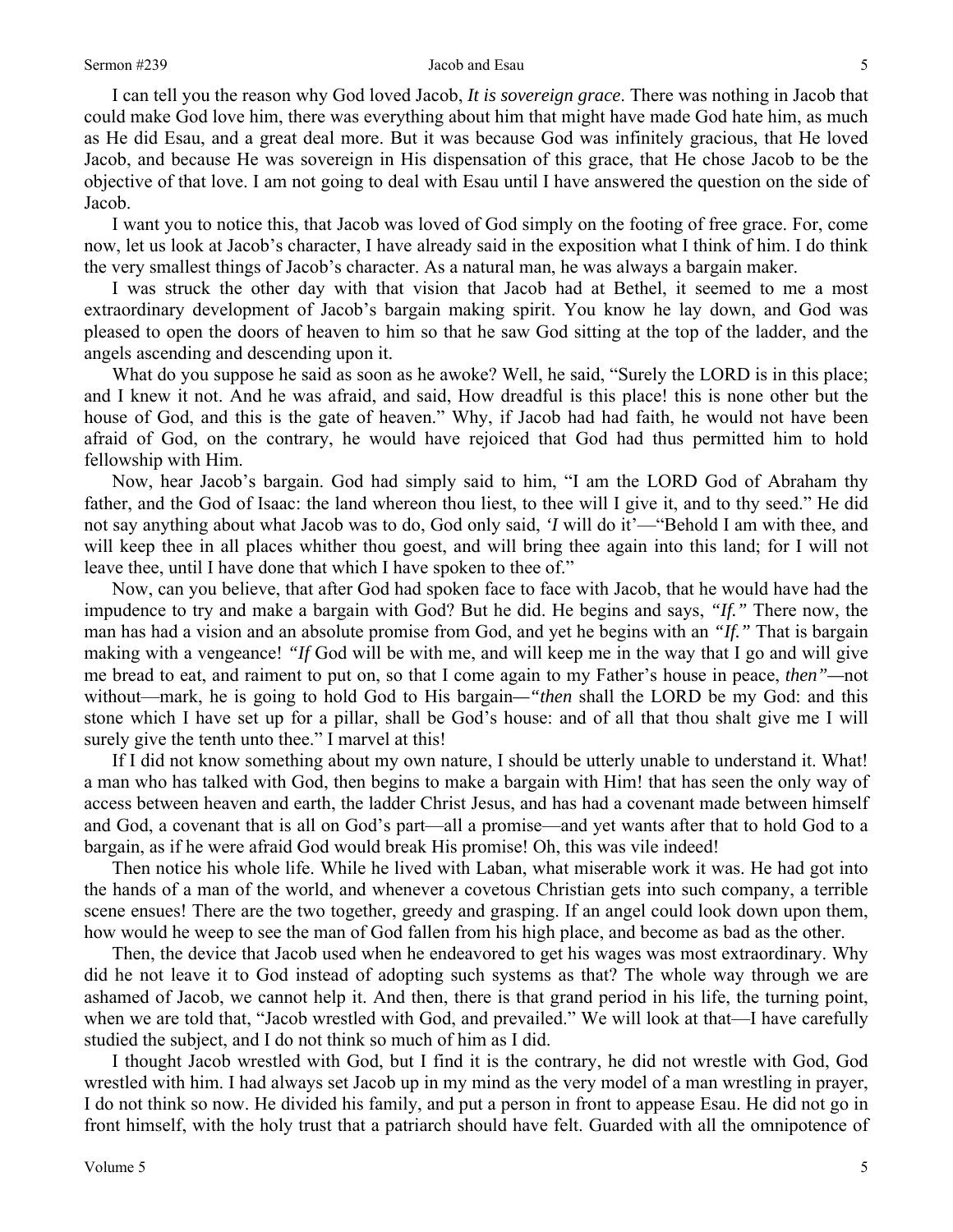heaven, he might boldly have gone to meet his brother, but no! he did not feel certain that the latter would bow at his feet, although the promise said, "The elder shall serve the younger." He did not rest on that promise. It was not big enough for him. Then he went at night to the brook Jabbok. I do not know what for, unless he went to pray, but I am afraid it was not so.

The text says, "And Jacob was left alone: and there wrestled a man with him until the breaking of the day." There is a great deal of difference between a man wrestling with me, and my wrestling with him. When I strive with anyone, I want to gain something from him, and when a man wrestles with me, he wants to get something out of me. Therefore, I take it, when the man wrestled with Jacob, he wanted to get his cunning and deceit out of him, and prove what a poor sinful creature he was, but he could not do it.

Jacob's craft was so strong, that he could not be overcome, at last the angel touched his thigh, and showed him his own hollowness. And Jacob turned round and said, "Thou hast taken away my strength, now I will wrestle with *thee,"* and when his thigh was out of joint, when he fully felt his own weakness, then, and not till then, is he brought to say, "I will not let *thee* go, except thou bless me." He had had full confidence in his own strength, but God at last humbled him, and when all his boasted power was gone, then it was that Jacob became a prevailing prince.

But even after that, his life is not clear. Then you find him an unbelieving creature, and we have all been as bad. Though we are blaming Jacob, brethren, we should blame ourselves. We are hard with him, but we shall be harder with ourselves. Do you not remember the memorable speech of the patriarch when he said, "Joseph is not, and Simeon is not, and ye will take Benjamin away: all these things are against me"? Ah, Jacob, why cannot you believe the promise? All other promises have been fulfilled. But no! he could not think of the promise, he was always wanting to live by sight.

Now, I say if the character of Jacob be as I have described it, and I am sure it is—we have got it in God's Word—there was, there could have been nothing in Jacob that made God love him, and the only reason why God loved him must have been because of His own grace, because "He will have mercy on whom he will have mercy."

And rest assured, the only reason why any of us can hope to be saved is this, the sovereign grace of God. There is no reason why I should be saved, or why you should be saved, but God's own merciful heart and God's own omnipotent will. Now that is the doctrine, it is taught not only in this passage, but in multitudes of other passages of God's Word. Dear friends, receive it, hold fast by it, and never let it go.

Now, the next question is a different one, *Why did God hate Esau?* I am not going to mix this question up with the other, they are entirely distinct and I intend to keep them so, one answer will not do for two questions, they must be taken separately and then can be answered satisfactorily. Why does God hate any man? I defy anyone to give any answer but this, because that man deserves it, no reply but that can ever be true.

There are some who answer, divine sovereignty, but I challenge them to look that doctrine in the face. Do you believe that God created man and arbitrarily, sovereignly—it is the same thing—created that man, with no other intention than that of damning him? Made him and yet, for no other reason than that of destroying him forever? Well, if you can believe it, I pity you, that is all I can say, you deserve pity that you should think so meanly of God, whose mercy endureth for ever.

You are quite right when you say the reason why God loves a man is because God does do so, there is no reason in the man. But do not give the same answer as to why God hates a man. If God deals with any man severely, it is because that man deserves all he gets.

In hell, there will not be a solitary soul that will say to God, O Lord, Thou hast treated me worse than I deserve! But every lost spirit will be made to feel that he has got his deserts, that his destruction lies at his own door and not at the door of God, that God had nothing to do with his condemnation, except as the Judge condemns the criminal, but that he himself brought damnation upon his own head, as the result of his own evil works.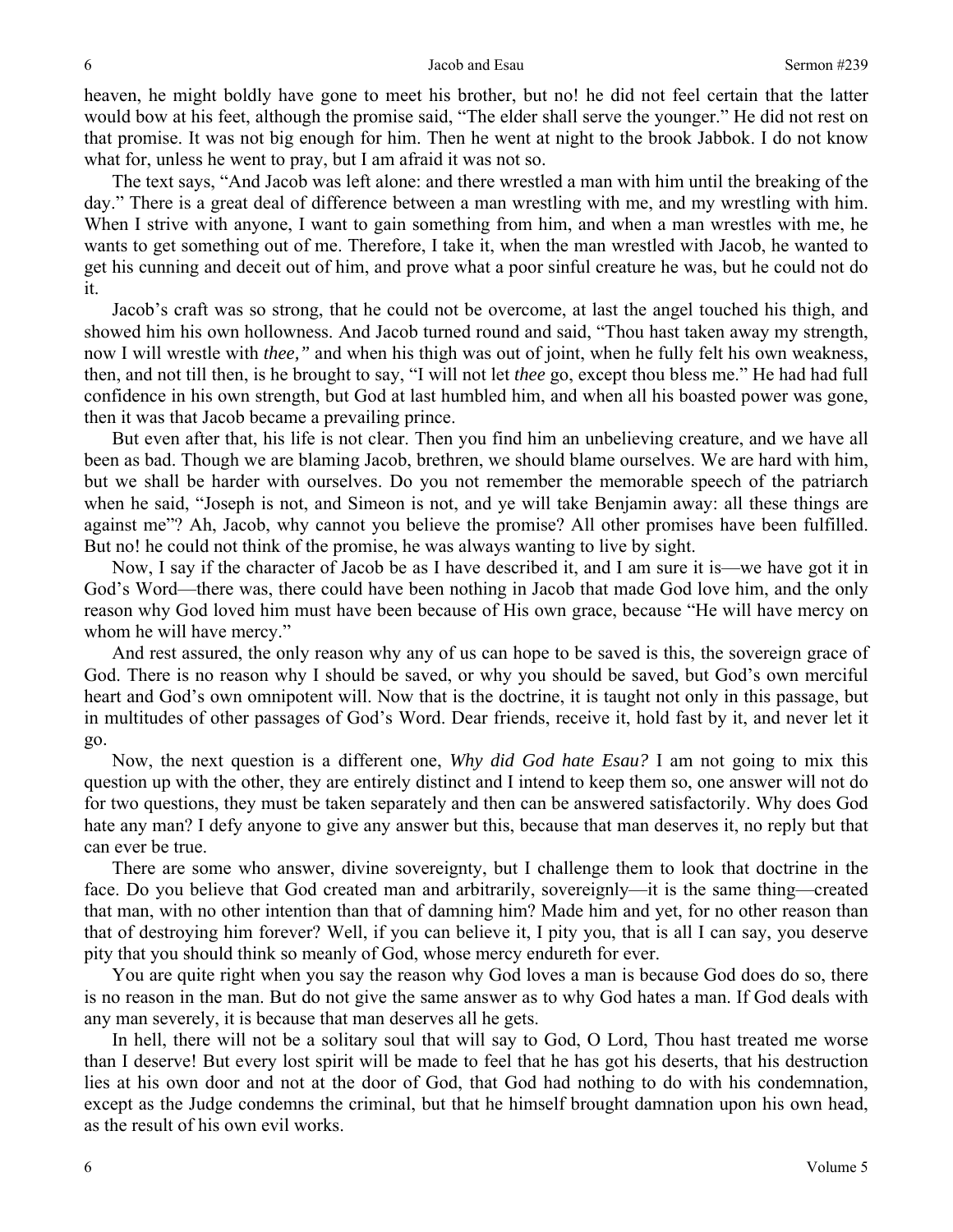Justice is that which damns a man, it is mercy, it is free grace that saves, sovereignty holds the scale of love, it is justice holds the other scale. Who can put that into the hand of sovereignty? That were to libel God and to dishonor Him.

Now, let us look at Esau's character, says one, "Did he deserve that God should cast him away?" I answer, he did. What we know of Esau's character clearly proves it. Esau lost his birthright. Do not sit down and weep about that, and blame God. Esau sold it himself, he sold it for a mess of pottage. Oh, Esau, it is in vain for you to say, "I lost my birthright by decree." No, no. Jacob got it by decree, but you lost it because you sold it yourself—didn't you? Was it not your own bargain? Did you not take the mess of red pottage by your own voluntary will, in lieu of your birthright? Your destruction lies at your own door because you sold your own soul at your own bargain, and you did it yourself.

Did God influence Esau to do that? God forbid, God is not the author of sin. Esau voluntarily gave up his own birthright. And the doctrine is that every man who loses heaven gives it up himself. Every man who loses everlasting life rejects it himself. God denies it not to him—he will not come that he may have life. Why is it that a man remains ungodly and does not fear God? It is because he says, "I like this drink, I like this pleasure, I like this Sabbath-breaking better than I do the things of God." No man is saved by his own free will, but every man is damned by it that is damned. He does it of his own will, no one constrains him.

You know, sinner, that when you go away from here, and put down the cries of conscience, that you do it yourself. You know that, when after a sermon you say, "I do not care about believing in Christ," you say it yourself—you are quite conscious of it, and if not conscious of it, it is notwithstanding a dreadful fact that the reason why you are what you are, is because you *will* to be what you are. It is your own will that keeps you where you are, the blame lies at your own door, your being still in a state of sin is voluntary. You are a captive, but you are a voluntary captive. You will never be willing to get free until God makes you willing. But you are willing to be a bond slave.

There is no disguising the fact, that man loves sin, loves evil, and does not love God. You know, though heaven is preached to you through the blood of Christ, and though hell is threatened to you as the result of your sins, that still you cleave to your iniquities, you will not leave them, and will not fly to Christ.

And when you are cast away, at last it will be said of you, "You have lost your birthright." But you sold it yourself. You know that the ballroom suits you better than the house of God, you know that the ale house suits you better than the prayer meeting, you know you trust yourself rather than trust Christ, you know you prefer the joys of the present time to the joys of the future. It is your own choice—keep it. Your damnation is your own election, not God's, you richly deserve it.

"But," says one, "Esau repented." Yes, he did, but what sort of a repentance was it? Did you ever notice his repentance? Every man who repents and believes will be saved. But what sort of a repentance was his? As soon as he found that his brother had got the birthright, he sought it again with repentance, he sought it with tears, but he did not get it back. You know he sold his birthright for a mess of pottage, and he thought he would buy it back by giving his father a mess of pottage. "There," he says, "I will go and hunt venison for my father. I have got over him with my savory meat, and he will readily give me my birthright again."

That is what sinners say, "I have lost heaven by my evil works, I will easily get it again by reforming. Did I not lose it by sin? I will get it back by giving up my sins." "I have been a drunkard," says one, "I will give up drinking and I will now be a teetotaler." Another says, "I have been an awful swearer, I am very sorry for it indeed, I will not swear any more." So all he gives to his father is a mess of pottage, the same as that for which he sold it.

No, sinner, you may sell heaven for a few carnal pleasures, but you cannot buy heaven by merely giving them up. You can get heaven only on another ground, viz., the ground of free grace. You lose your soul justly, but you cannot get it back by good works, or by the renunciation of your sins.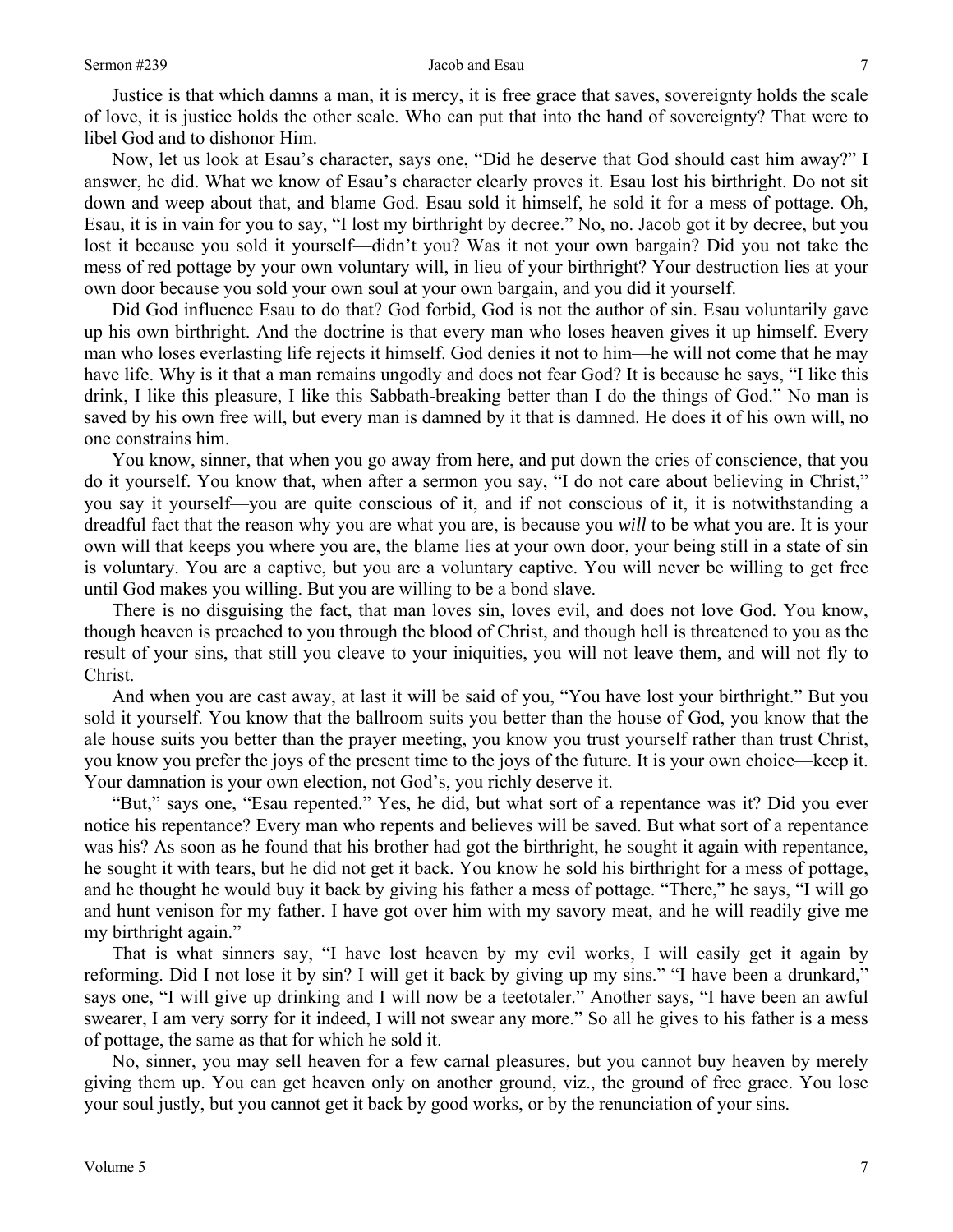You think that Esau was a sincere penitent. Just let me tell you another thing. This blessed penitent, when he failed to get the blessing, what did he say? "The days of mourning for my father are at hand: then will I slay my brother Jacob." There is a penitent for you. That is not the repentance that comes from God the Holy Spirit.

But there are some men like that. They say they are very sorry they should have been such sinners as that, very sorry that they had been brought into such a sad condition as that, and then they go and do the same that they did before. Their penitence does not bring them out of their sin, but it leaves them in it, and perhaps, plunges them still deeper into guilt.

Now, look at the character of Esau. The only redeeming trait in it was that he did begin with repentance, but that repentance was even an aggravation of his sin, because it was without the effects of evangelical repentance. And I say, if Esau sold his birthright he did deserve to lose it, and therefore, am I not right in saying, that if God hated Esau, it was because he deserved to be hated.

Do you observe how Scripture always guards this conclusion? Turn to the ninth chapter of Romans, where we have selected our text, see how careful the Holy Spirit is here, in the twenty-second verse. "What if God, willing to shew his wrath, and to make His power known, endured with much longsuffering the vessels of wrath fitted to destruction: And that he might make known the riches of his glory on the vessels of mercy, which he had afore prepared unto glory."

But it does not say anything about *fitting* men for destruction, they fitted themselves. *They* did that, God had nothing to do with it. But when men are saved, God fits them for that. All the glory to God in salvation, all the blame to men in damnation.

If any of you want to know what I preach every day, and any stranger should say, "Give me a summary of his doctrine," say this, "He preaches salvation all of grace, and damnation all of sin. He gives God all the glory for every soul that is saved, but he won't have it that God is to blame for any man that is damned." That teaching I cannot understand. My soul revolts at the idea of a doctrine that lays the blood of man's soul at God's door. I cannot conceive how any human mind, at least any Christian mind, can hold any such blasphemy as that.

I delight to preach this blessed truth—salvation of God, from first to last—the Alpha and the Omega, but when I come to preach damnation, I say, damnation of man, not of God, if you perish, at your own hands must your blood be required. There is another passage. At the last great day, when all the world shall come before Jesus to be judged, have you noticed, when the righteous go on the right side, Jesus says, "Come, ye blessed of my Father"—("of my Father," mark)—"inherit the kingdom prepared"— (mark the next word)—*"for you,* from before the foundation of the world."

What does he say to those on the left? "Depart, ye cursed." He does not say, "ye cursed of my Father," but "ye cursed." And what else does He say? "into everlasting fire, prepared"—*(not for you,* but)—"for the devil and his angels." Do you see how it is guarded. Here is the salvation side of the question. It is all of God. "Come, ye blessed of my Father." It is a kingdom prepared for them. There you have election, free grace in all its length and breadth.

But on the other hand, you have nothing said about the Father—nothing about that at all. "Depart, ye cursed." Even the flames are said not to be prepared for sinners, but for the devil and his angels. There is no language that I can possibly conceive that could more forcibly express this idea, supposing it to be the mind of the Holy Spirit, that the glory should be to God and that the blame should be laid at man's door.

Now, have I not answered these two questions honestly? I have endeavored to give a scriptural reason for the dealings of God with man. He saves man by grace, and if men perish they perish justly by their own fault. "How," says some one, "do you reconcile these two doctrines?" My dear brethren, I never reconcile two friends, never. These two doctrines are friends with one another, for they are both in God's Word, and I shall not attempt to reconcile them. If you show me that they are enemies, then I will reconcile them. "But," says one, "there is a great deal of difficulty about them." Will you tell me what